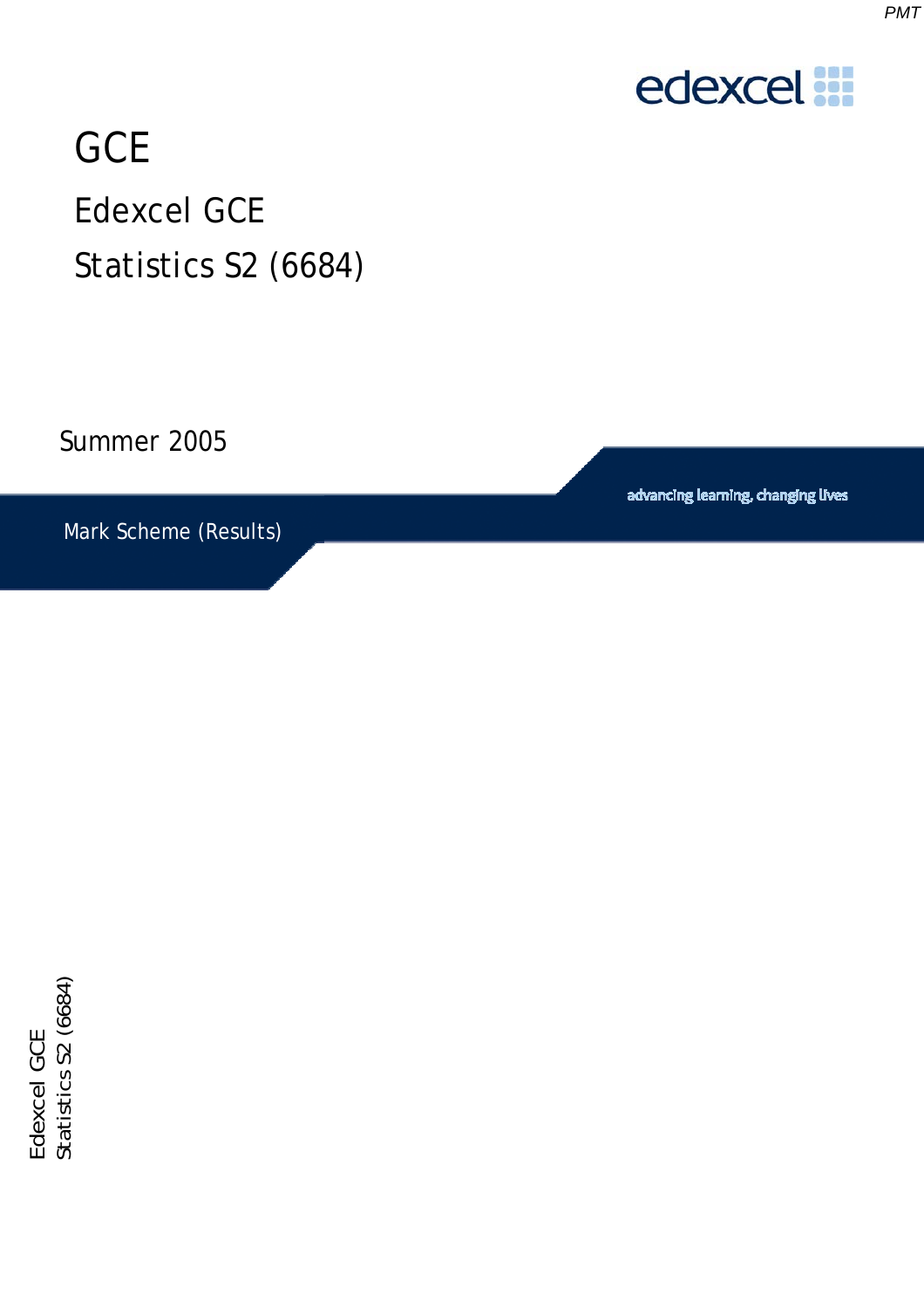

## **June 2005 6684 Statistics S2 Mark Scheme**

| Question<br>Number | Scheme                                                                   |                                                | <b>Marks</b>          |
|--------------------|--------------------------------------------------------------------------|------------------------------------------------|-----------------------|
| 1(a)               | $X \sim B(n, 0.04)$                                                      | Implied                                        | B1                    |
|                    | $E(X) = np$                                                              | Use of $np = 5$                                | M1                    |
|                    | $5 = 0.04n$<br>$n = 125$                                                 | 125                                            | A1<br>(3)             |
| (b)                | $E(X) = 3$<br>$np = 3$                                                   | $np = 3$                                       | B1                    |
|                    | $sd = \sqrt{npq} = \sqrt{3(1-0.04)}$                                     | Use of npq                                     | M1                    |
|                    | $=\sqrt{2.88}$                                                           | $\sqrt{3(1-0.04)}$                             | A1                    |
|                    | $= 1.70$                                                                 | awrt 1.70                                      | A <sub>1</sub>        |
|                    |                                                                          |                                                | (4)<br><b>Total 7</b> |
| 2(a)               | $f(x) = \frac{1}{4}$ , $2 \le x \le 6$                                   | 1<br>$\frac{1}{4}$ and range                   | B1                    |
|                    | $= 0$<br>, otherwise                                                     | 0 and range                                    | B1                    |
| (b)                |                                                                          |                                                | (2)                   |
|                    | $E(X) = 4$ by symmetry or formula                                        | $\overline{4}$                                 | B1<br>(1)             |
| (c)                | Var $(X) = \frac{(6-2)^2}{12}$                                           | Use of formula                                 | M1                    |
|                    | $=\frac{4}{3}$                                                           | 1.3 or $1\frac{1}{3}$ or $\frac{4}{3}$ or 1.33 | A1<br>(2)             |
| (d)                | $F(x) = \int_{2}^{x} \frac{1}{4} dt = \left[\frac{1}{4}t\right]_{2}^{x}$ | Use of $\int f(x) dx$ M1                       |                       |
|                    | $=\frac{1}{4}(x-2)$                                                      | $\frac{1}{4}$ (x – 2) or equiv.                | A <sub>1</sub>        |
|                    | $F(x) = \frac{1}{4}(x-2), 2 \le x \le 6$                                 | $\frac{1}{4}$ (x – 2) and range                | <b>B</b> 1ft          |
|                    | $= 1$ , $x > 6$<br>$= 0$ , $x < 2$                                       | ends and ranges                                | B1<br>(4)             |
|                    |                                                                          |                                                |                       |
| (e)                | $P(2.3 < X < 3.4) = \frac{1}{4}(3.4 - 2.3)$                              | Use of area or $F(x)$                          | M <sub>1</sub>        |
|                    | $= 0.275$                                                                | 0.275 or $\frac{11}{40}$                       | A <sub>1</sub><br>(2) |
|                    |                                                                          |                                                | <b>Total 11</b>       |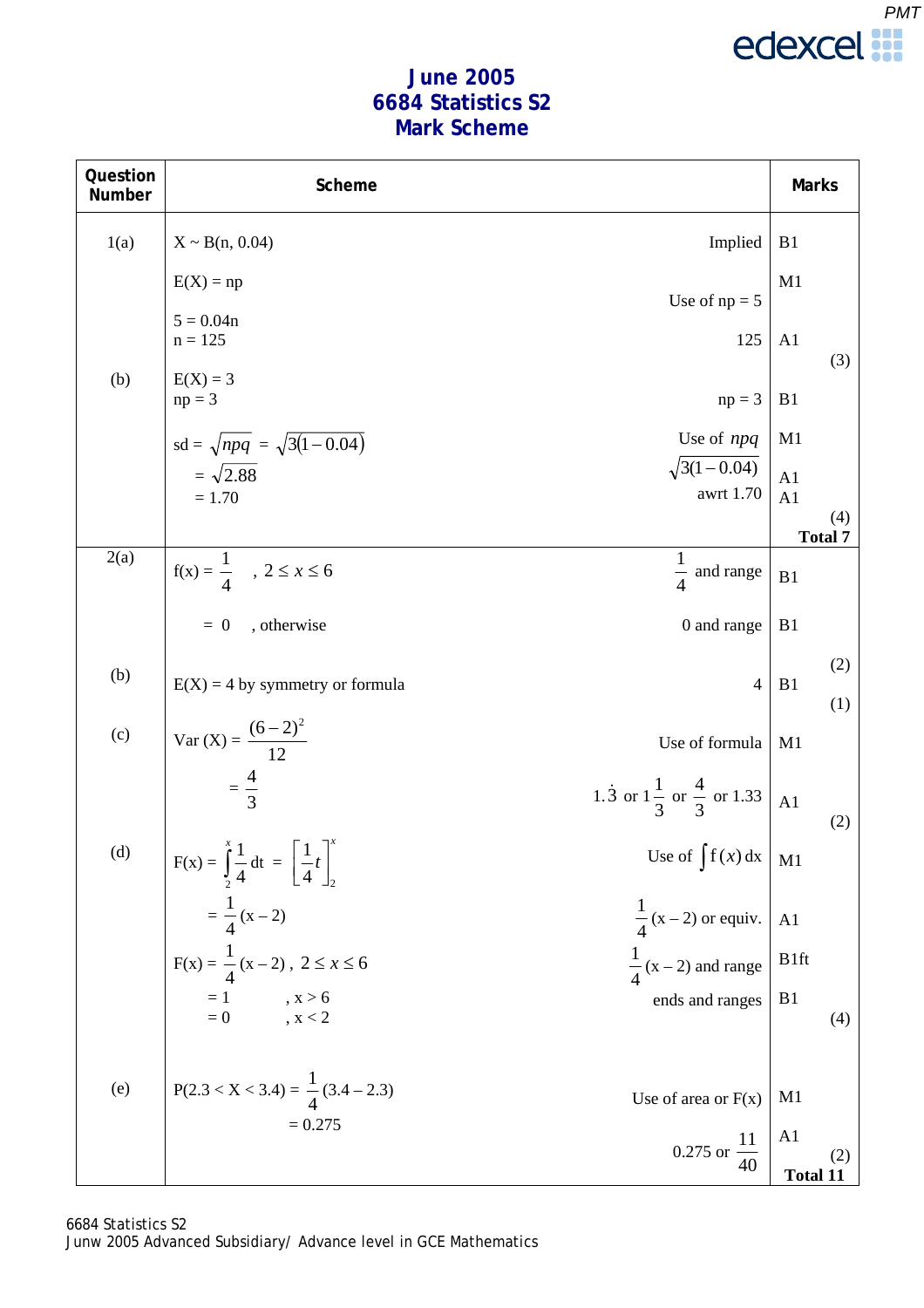| Question<br>Number | Scheme                                                                                                                                           | <b>Marks</b>    |                 |
|--------------------|--------------------------------------------------------------------------------------------------------------------------------------------------|-----------------|-----------------|
| 3(a)               | Misprints are random / independent, occur singly<br>Context, any 2<br>in space and at a constant rate                                            | B1, B1<br>(2)   |                 |
| (b)                | Po $(2.5)$<br>$P(X = 0) = e^{-2.5}$<br>0.0821<br>$= 0.08208$ $= 0.0821$                                                                          | M1<br>A1<br>(2) |                 |
| (c)                | Implied<br>$Y \sim Po(5)$ for 2 pages<br>Use of $1$ – and correct inequality<br>$P(Y > 7) = 1 - P(X \le 7)$<br>0.1334<br>$= 1 - 0.8666 = 0.1334$ | B1<br>M1<br>A1  |                 |
| (d)                | $P_o$ (50)<br>For 20 pages, $Y \sim P_a$ (50)<br>N(50, 50)<br>$Y \sim N(50, 50)$ approx                                                          | (3)<br>B1<br>B1 |                 |
|                    | $P(Y < 40) = P(Y \le 39.5)$<br>$cc \pm 0.5$<br>$= P\left(Z \leq \frac{39.5 - 50}{\sqrt{50}}\right)$<br>standardise above<br>all correct          | M1<br>M1<br>A1  |                 |
|                    | $= P(Z \le -1.4849)$<br>$awrt - 1.48$<br>$= 1 - 0.93 = 0.07$<br>0.07                                                                             | A1<br>A1<br>(7) |                 |
|                    |                                                                                                                                                  |                 | <b>Total 14</b> |
| 4(a)               | B1<br>Individual member or element of the population or sampling frame                                                                           |                 | (1)             |
| (b)                | A list of all sampling units or all the population                                                                                               |                 | (1)             |
| (c)                | All possible samples are chosen from a population; the values of a statistic and the<br>associated probabilities is a sampling distribution      |                 | (2)             |
|                    |                                                                                                                                                  | Total 4         |                 |
|                    |                                                                                                                                                  |                 |                 |
|                    |                                                                                                                                                  |                 |                 |
|                    |                                                                                                                                                  |                 |                 |
|                    |                                                                                                                                                  |                 |                 |
|                    |                                                                                                                                                  |                 |                 |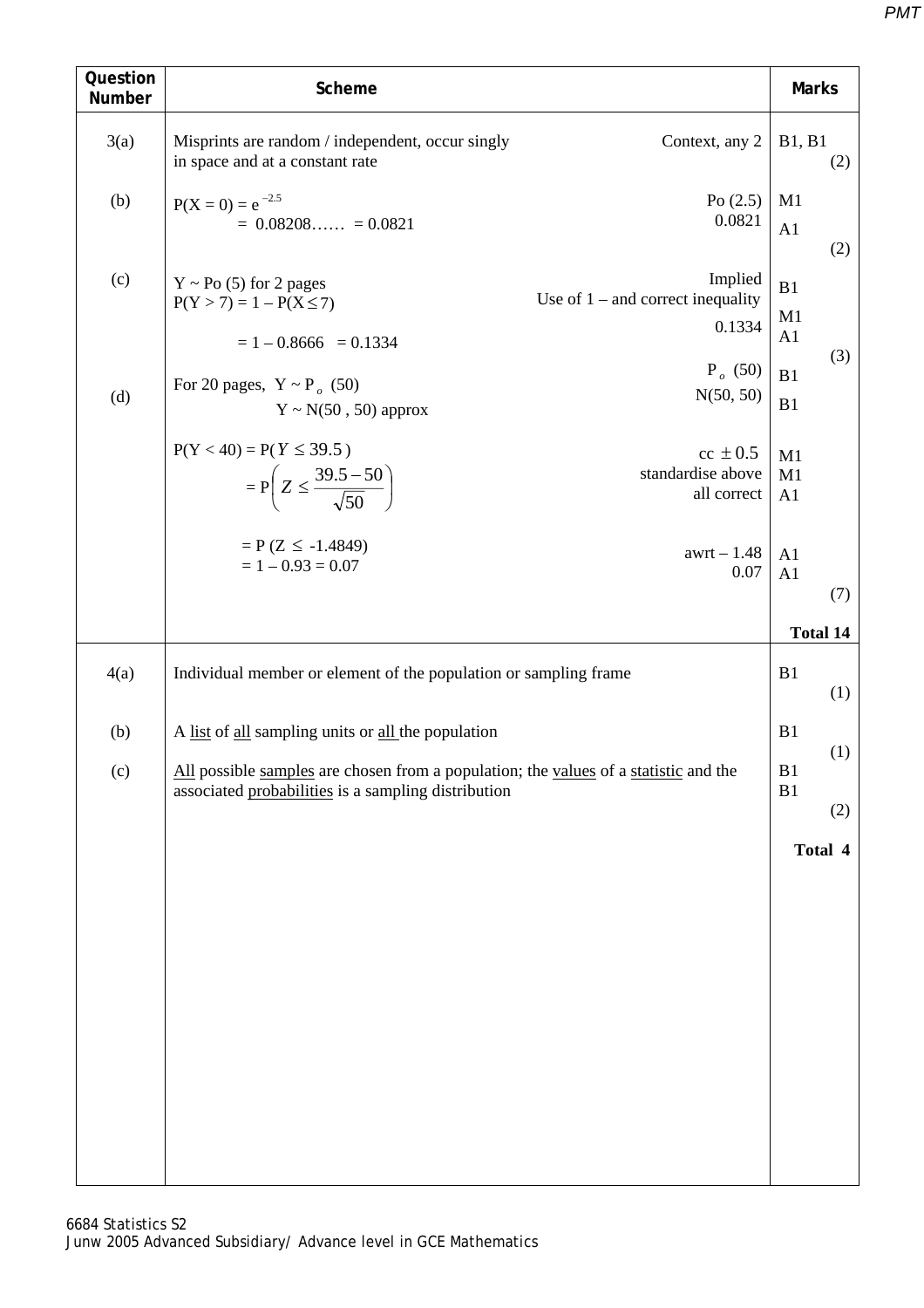| Question<br>Number | Scheme                                                                                                  |                                                                               | <b>Marks</b>                                  |
|--------------------|---------------------------------------------------------------------------------------------------------|-------------------------------------------------------------------------------|-----------------------------------------------|
| 5(a)               | $X \sim B(200, 0.02)$<br>$n \text{ large}, P \text{ small so } X \sim Po \text{ (np)} = Po \text{ (4)}$ | Implied<br>conditions, $P_0(4)$                                               | B <sub>1</sub><br>B1, B1                      |
|                    | $P(X = 5) = \frac{e^{-4} 4^5}{5!}$<br>$= 0.1563$                                                        | $P(X \leq 5) - P(X \leq 4)$<br>0.1563                                         | M1<br>A1<br>(5)                               |
| (b)                | $P(X < 5) = P(X \le 4)$<br>$= 0.6288$                                                                   | $P(X \leq 4)$<br>0.6288                                                       | M1<br>A <sub>1</sub><br>(2)<br><b>Total 7</b> |
| 6(a)               |                                                                                                         | $\int f(x)dx = 1$ , all correct                                               | <b>M1 A1</b>                                  |
|                    | $\int_{0}^{2} k(4x - x^{3}) dx = 1$<br>$k \left[ 2x^{2} - \frac{1}{4}x^{4} \right]_{0}^{2} = 1$         | $[^*]$                                                                        | A <sub>1</sub>                                |
|                    | $k(8-4) = 1$<br>$k = \frac{1}{4}$                                                                       | cso                                                                           | A <sub>1</sub>                                |
|                    |                                                                                                         |                                                                               | (4)                                           |
| (b)                | $E(X) = \int_{0}^{2} x \cdot \frac{1}{4} (4x - x^{3}) dx$                                               | $\int xf(x)dx$                                                                | M1                                            |
|                    | $= \left[ \frac{1}{3} x^3 - \frac{1}{20} x^5 \right]_0^2$                                               | $[$ *]                                                                        | A <sub>1</sub>                                |
|                    | $=\frac{16}{15}$                                                                                        | 1.07 or $1\frac{1}{15}$ or $\frac{16}{15}$ or 1.06                            | A <sub>1</sub><br>(3)                         |
| (c)                | At mode, $f'(x) = 0$<br>$4 - 3x^2 = 0$                                                                  | Implied<br>Attempt to differentiate                                           | M1<br>M1                                      |
|                    | $x = \frac{2}{\sqrt{3}}$                                                                                | $\sqrt{\frac{4}{3}}$ or 1.15 or $\frac{2}{\sqrt{3}}$ or $\frac{2\sqrt{3}}{3}$ | $\overline{A1}$<br>(3)                        |
| (d)                | At median, $\int_{2}^{x} \frac{1}{4} (4t - t^3) dt = \frac{1}{2}$                                       | $F(x)=\frac{1}{2}$ or $\int f(x)dx = \frac{1}{2}$                             | M1                                            |
|                    | $rac{1}{4} igg(2x^2 - \frac{1}{4}x^4 \bigg) = \frac{1}{2}$<br>$x^4 - 8x^2 + 8 = 0$                      | Attempt to integrate                                                          | M1                                            |
|                    | $x^2 = 4 \pm 2\sqrt{2}$<br>$x = 1.08$                                                                   | Attempt to solve quadratic<br><b>Awrt 1.08</b>                                | M <sub>1</sub><br>A <sub>1</sub><br>(4)       |

*PMT*